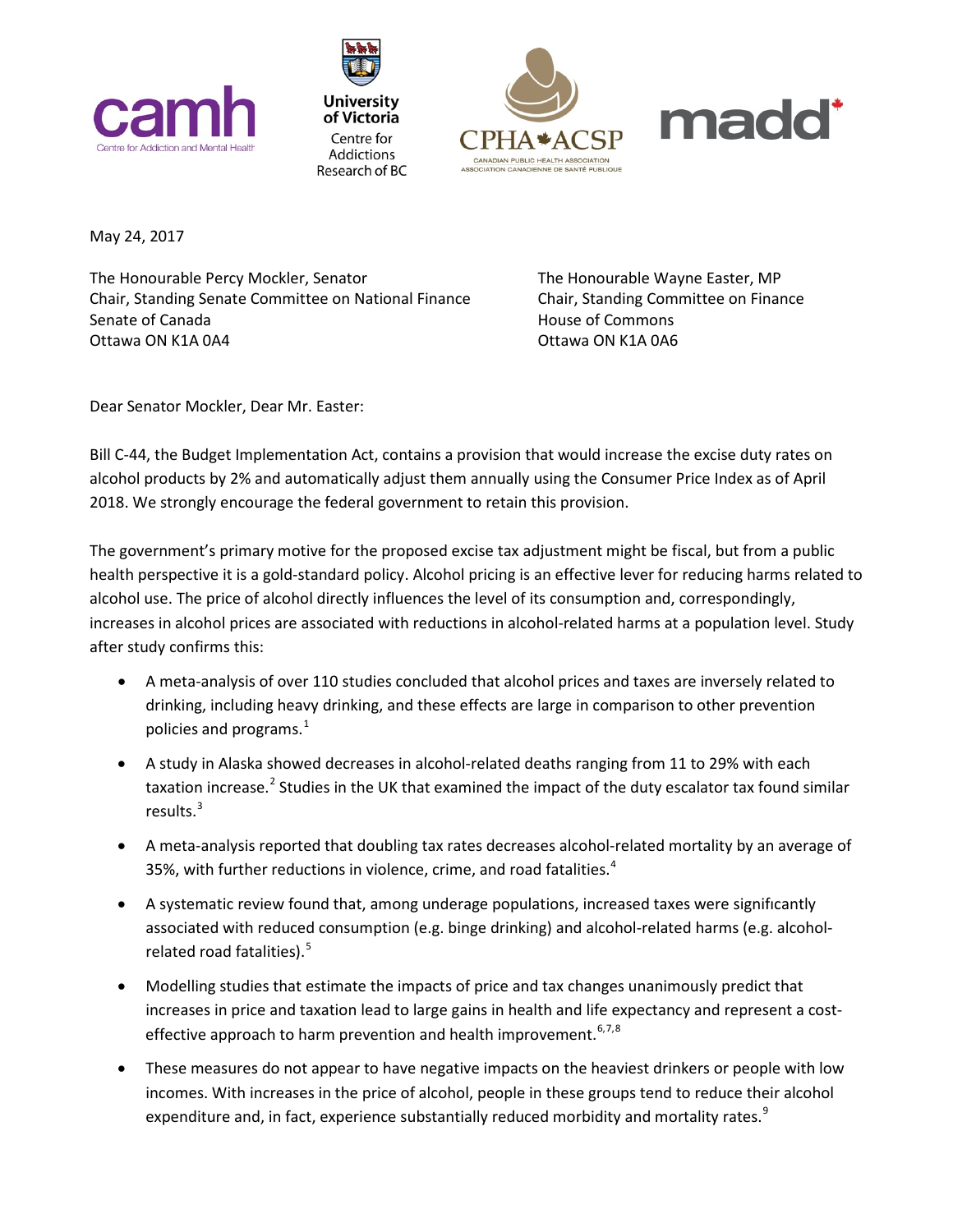Of all the strategies to influence the final price of alcohol, excise tax is the most effective and efficient because it is the first tax to be added to the wholesale price of alcohol, and markups and retail sales taxes (GST, HST and PST) multiply its effects. For these reasons the World Health Organization recommends increased prices through measures such as excise taxation as part of its [Global Strategy to Reduce Harmful Use of Alcohol.](http://www.who.int/substance_abuse/activities/gsrhua/en/) Canada's [National Alcohol Strategy](http://www.cclt.ca/Eng/collaboration/National-Alcohol-Strategy-Partnerships/Pages/National-Alcohol-Strategy-Advisory-Committee.aspx) and the Canadian Public Health Association's [2011 position paper on](http://www.cpha.ca/uploads/positions/position-paper-alcohol_e.pdf)  [alcohol](http://www.cpha.ca/uploads/positions/position-paper-alcohol_e.pdf) also point to increases in alcohol pricing, including excise duties adjusted to the CPI, as a key tool to reduce harms.

Adjusting prices to inflation maintains the integrity of the pricing system by ensuring that the price of alcohol does not diminish over time relative to other goods. Most developed countries automatically adjust excise tax rates for alcohol to the cost of living annually. Canada stopped doing so in the late 1980s, with only periodic revenue-neutral increases since then to compensate for changes in the GST; as a result, the real value of excise taxes has greatly diminished over the years.

Many people drink without causing harm to themselves or others, but alcohol is a causal factor in more than 200 disease and injury conditions. There is a causal relationship between harmful use of alcohol and a range of behavioural and psychiatric disorders, other non-communicable conditions, injuries, including those from impaired driving, and mortality. This is a dose-response relationship – the more one drinks, the higher the risk - so these outcomes are directly related to the amount consumed.<sup>[10](#page-2-9)</sup> Both average consumption over time and amount consumed per occasion are predicted by the price of alcohol. To reject the excise tax adjustments in Bill C-44 would be to allow rising alcohol-related harms to go unchecked.

Apart from the revenues the proposed excise tax adjustment will generate for the federal government, it also is likely to lead to savings for provincial governments, thanks to lower spending on health care, law enforcement, corrections, and other issues related to alcohol problems. More importantly, it will be a net benefit to public health. For these reasons we urge Parliament to retain this element of Bill C-44.

Yours sincerely,

## **Dr. Jürgen Rehm Ian Culbert**

Senior Director, Institute for Mental Health Policy Research Executive Director Centre for Addiction and Mental Health (CAMH) Canadian Public Health Association (CPHA)

## **Dr. Perry Kendall Andy Murie Andy Murie Andy Murie**

Provincial Health Officer, British Columbia Chief Executive Officer

## **Dr. Tim Stockwell Dr. Robert Strang**

Director, Centre for Addictions Research of BC Chief Medical Officer of Health, Nova Scotia

Mothers Against Drunk Driving Canada

CC: The Honourable Bill Morneau, Minister of Finance The Honourable Dr. Jane Philpott, Minister of Health